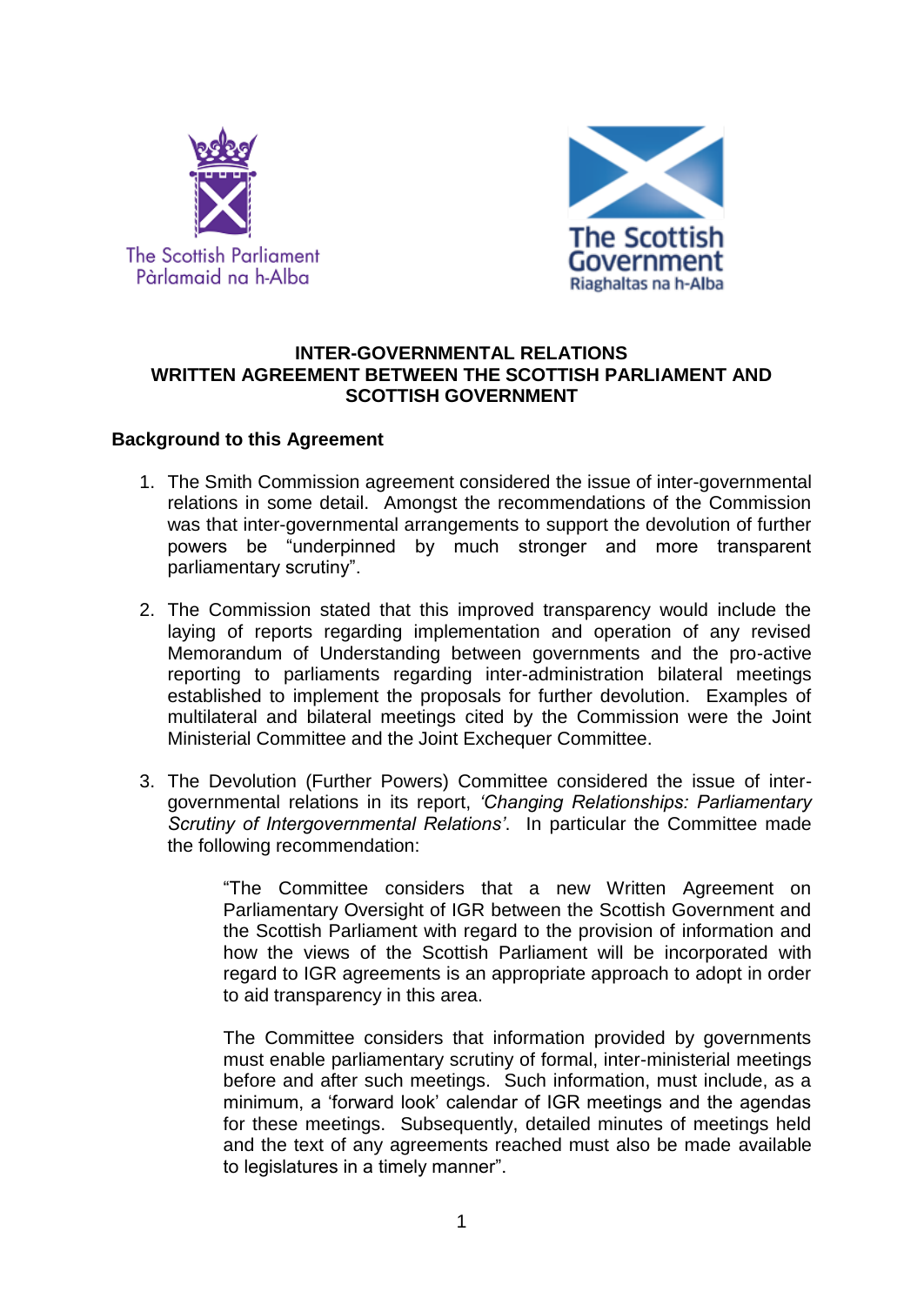4. In response to the Committee's report, the Deputy First Minister wrote to the Committee Convener, Bruce Crawford MSP, confirming that the Scottish Government was supportive in principle with the Committee's recommendation with regard to a written agreement between the Scottish Parliament and Scottish Government. The Deputy First Minister noted that the approach taken would be "subject to the need to both respect the views of other Governments involved and maintain confidentiality around discussions as and when appropriate".

# **Purpose of the Agreement**

- 5. This Written Agreement represents the agreed position of the Scottish Parliament and Scottish Government on the information that the Scottish Government will, where appropriate (see paragraph 6 below), provide the Scottish Parliament with regard to its own participation in formal, ministeriallevel inter-governmental meetings, concordats, agreements and memorandums of understanding.
- 6. In reaching this Agreement, the Scottish Government recognises the Scottish Parliament's primary purpose of scrutinising the activity of the Scottish Government within formal inter-governmental structures. The Scottish Parliament also recognises and respects the need for a shared, private space for inter-governmental discussion between the administrations within the United Kingdom, such as, in situations where negotiations are on-going.
- 7. This Agreement is in recognition of the increased complexity and 'shared' space between the Scottish and UK Governments that the powers proposed for devolution entail. It further recognises that the increased interdependence between devolved and reserved competences will be managed mainly in inter-governmental relations. This Agreement seeks to ensure that the principles of the Scottish Government's accountability to the Scottish Parliament and transparency with regard to these relationships are built into the revised inter-governmental mechanisms from the outset of this structure of devolution.
- 8. This Agreement establishes three principles which will govern the relationship between the Scottish Parliament and Scottish Government with regard to inter-governmental relations. These are:
	- Transparency
	- Accountability
	- Respect for the confidentiality of discussions between governments

# **Scope of this Agreement**

9. This Agreement applies to the participation of Scottish Ministers in formal, inter-governmental structures. This means, in practice, discussions and agreements of, or linked to, the Joint Ministerial Committee (in all its functioning formats); the Finance Ministers' Quadrilaterals; the Joint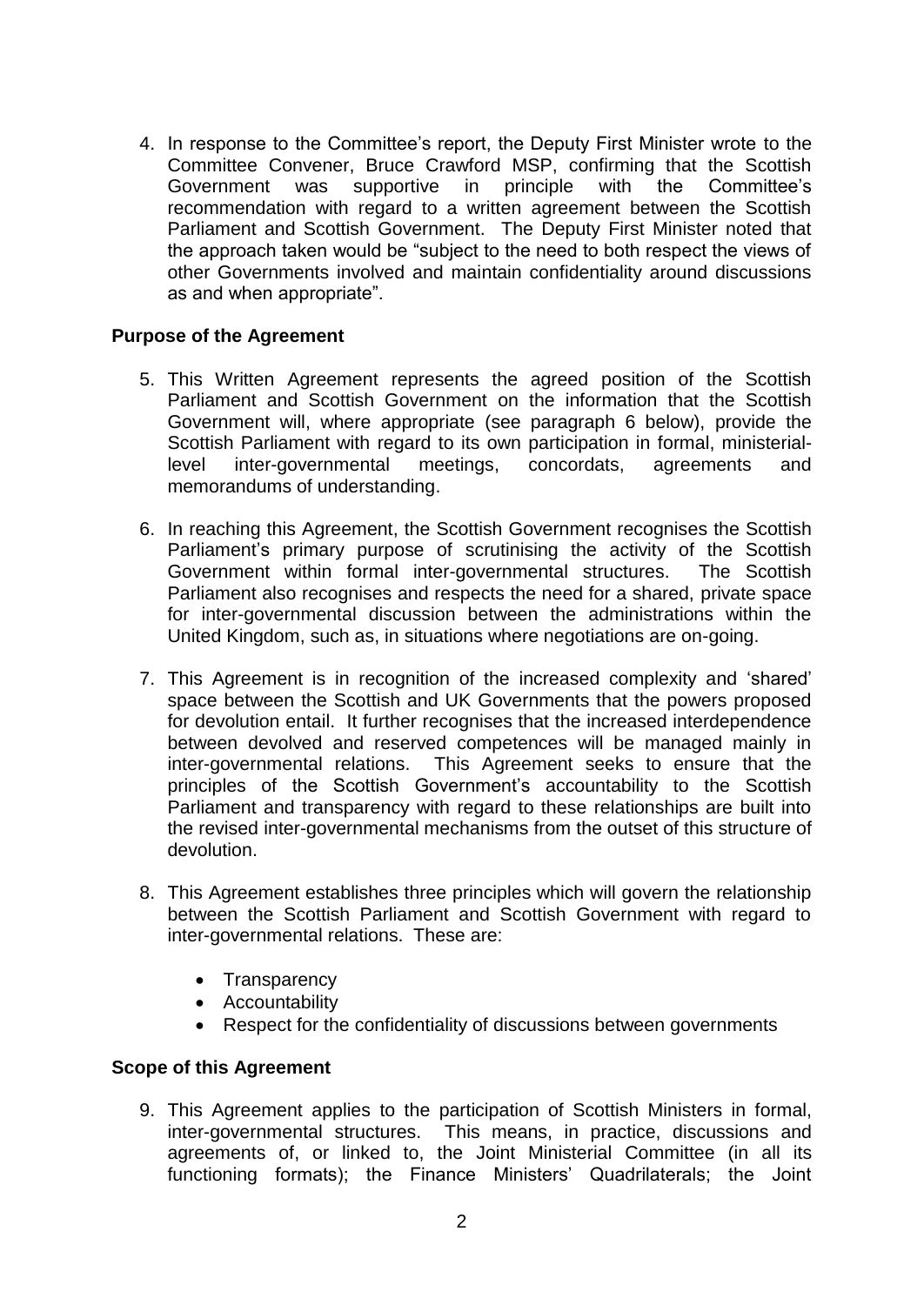Exchequer Committee; the Joint Ministerial Group on Welfare; and other standing or ad hoc multilateral and bilateral inter-ministerial forums of similar standing as may be established. This Agreement does not cover other engagement between the governments, although the Annual Report (referred to in paragraph 16) will comment upon the range and scale of such activity.

- 10.This Agreement is intended to support the Scottish Parliament's capacity to scrutinise Scottish Government activity and to hold Scottish Ministers to account in the intergovernmental arena only. The Agreement in no way places obligations on other administrations and legislatures involved with inter-governmental relations and the groups and agreements described here. In line with the principle of respect for the confidentiality of discussions between administrations, the Agreement recognises that the release of details of discussions directly involving intergovernmental partners is subject to their consent.
- 11.Subject to the above, the Scottish Government agrees to provide, to the relevant committee of the Scottish Parliament, as far as practicable, advance written notice at least one month prior to scheduled relevant meetings, or in the case of meetings with less than one month's notice, as soon as possible after meetings are scheduled. This will enable the relevant Committee to express a view on the topic and, if appropriate, to invite the Minister responsible to attend a Committee meeting in advance of the intergovernmental meeting. Advance written notice will include agenda items and a broad outline of key issues to be discussed, with recognition that agenda items, from time to time, may be marked as "private" in recognition of the need for confidentiality.
- 12.After each inter-governmental ministerial meeting within the scope of this Agreement, the Scottish Government will provide the relevant committee of the Scottish Parliament with a written summary of the issues discussed at the meeting as soon as practicable and, if possible, within two weeks. Such a summary will include any joint statement released after the meeting, information pertaining to who attended the meeting, when the meeting took place, and where appropriate, subject to the need to respect confidentiality, an indication of key issues and of the content of discussions and an outline of the positions advanced by the Scottish Government.
- 13.The Scottish Government also agrees to provide to the relevant committee of the Scottish Parliament the text of any multilateral or bilateral intergovernmental agreements, memorandums of understanding or other resolutions within the scope of this Agreement.
- 14.In line with the provisions of paragraph 9 above, in circumstances where the Scottish Government intends to establish new arrangements with the aim of reaching an intergovernmental agreement the Scottish Government will provide advance notice to the Scottish Parliament of its intention to do so. .
- 15.The Scottish Government also agrees to maintain a record of all relevant formal intergovernmental agreements, concordats, resolutions and